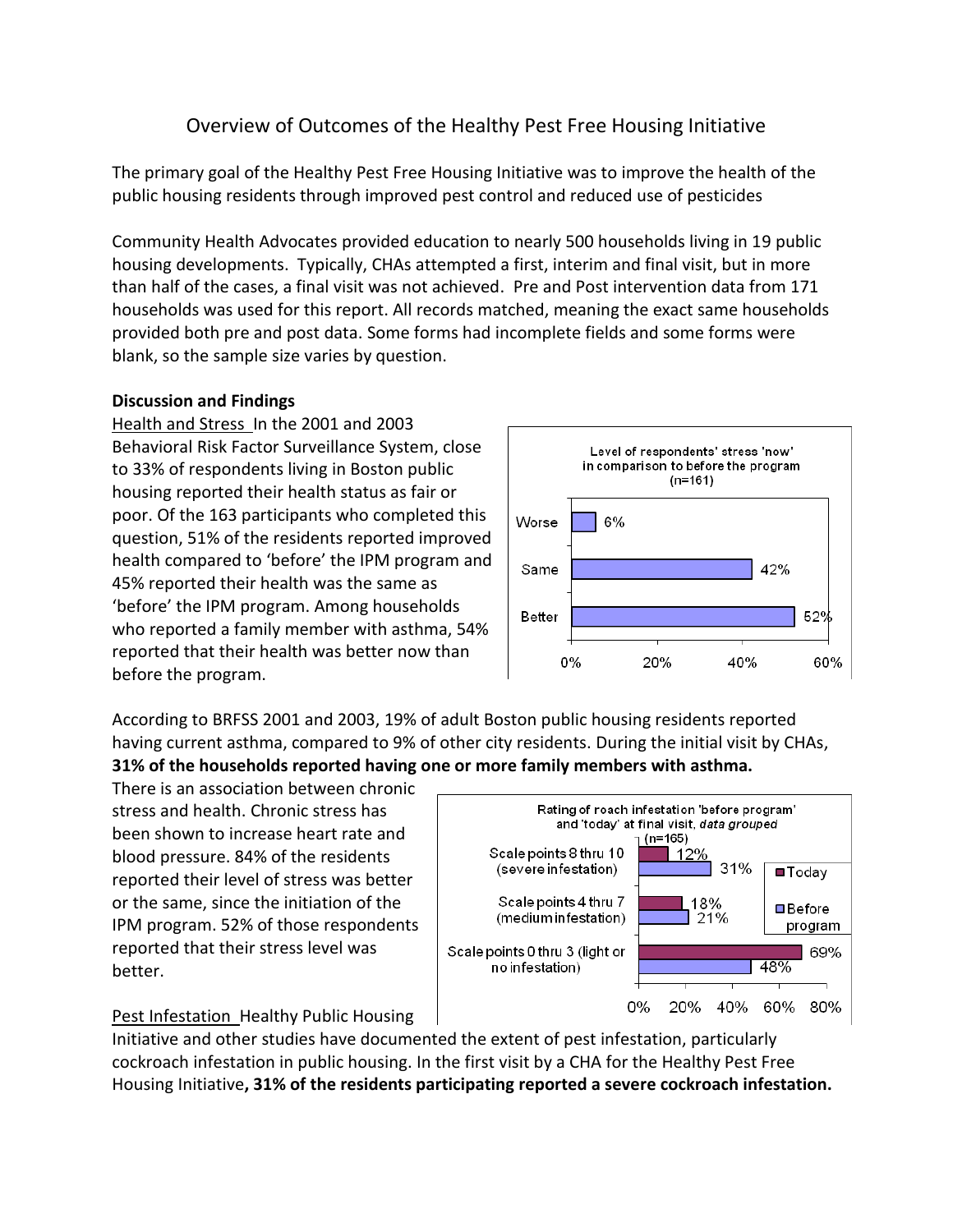This decreased to 12% reporting a severe infestation, at the final visit. 69% reported no to light infestation at the final visit, a 19% increase from baseline visit reports of no to light infestation.

# **Residents reported much lower rates of severe mouse infestation, at the first visit, but improvements were still noted.** At the first visit, 6% of residents reported a severe mouse

infestation. This decreased to 2% at the final visit. There were improvements in the number of residents reporting a medium mouse infestation and among those reporting a light infestation, 83% reported light mouse infestation at the first visit and this increased to 90% at the final visit.

### Pesticide Use:

Due to high rates of pest and rodent infestation, residents, out of desperation, turn to legal, restricted use and illegal pesticides to eliminate cockroach and rodents from their homes. Exposure to pesticides has been linked to learning, developmental, and behavioral problems. Pesticide use was common among the households with, 6% reporting daily use of pesticides at the first visit. There was a 25% increase from the first visit to the final visit,



among those that reported **never** using pesticides in the past month, The most common pesticide used was Raid – a spray, legally purchased by consumers, reported by 67% of the households that used pesticides.

# Tobacco use:

Residents of Boston Housing Authority smoke at higher rates (28%) than other residents (17%) (*Boston BRFSS, 2009***)** Secondhand smoke or environmental tobacco smoke is the smoke from a burning cigarette that a non-smoker is exposed to. Secondhand smoke contains more than 50 cancer-causing chemicals. Secondhand smoke exposure can cause heart disease and lung cancer in nonsmoking adults and is particularly hazardous to children, causing sudden infant death syndrome (SIDS), respiratory problems, ear infections and asthma episodes.

Residents were asked 1) whether they considered second hand smoke a health risk to themselves or their family; 2) whether they had experienced smoke drifting into their apartment from another unit or outside; and 3) whether they would prefer to live in a smoke-free unit.

- 45% of the residents reported that second hand smoke within the housing was a health concern
- 67% said they would prefer to live in a smoke free environment.

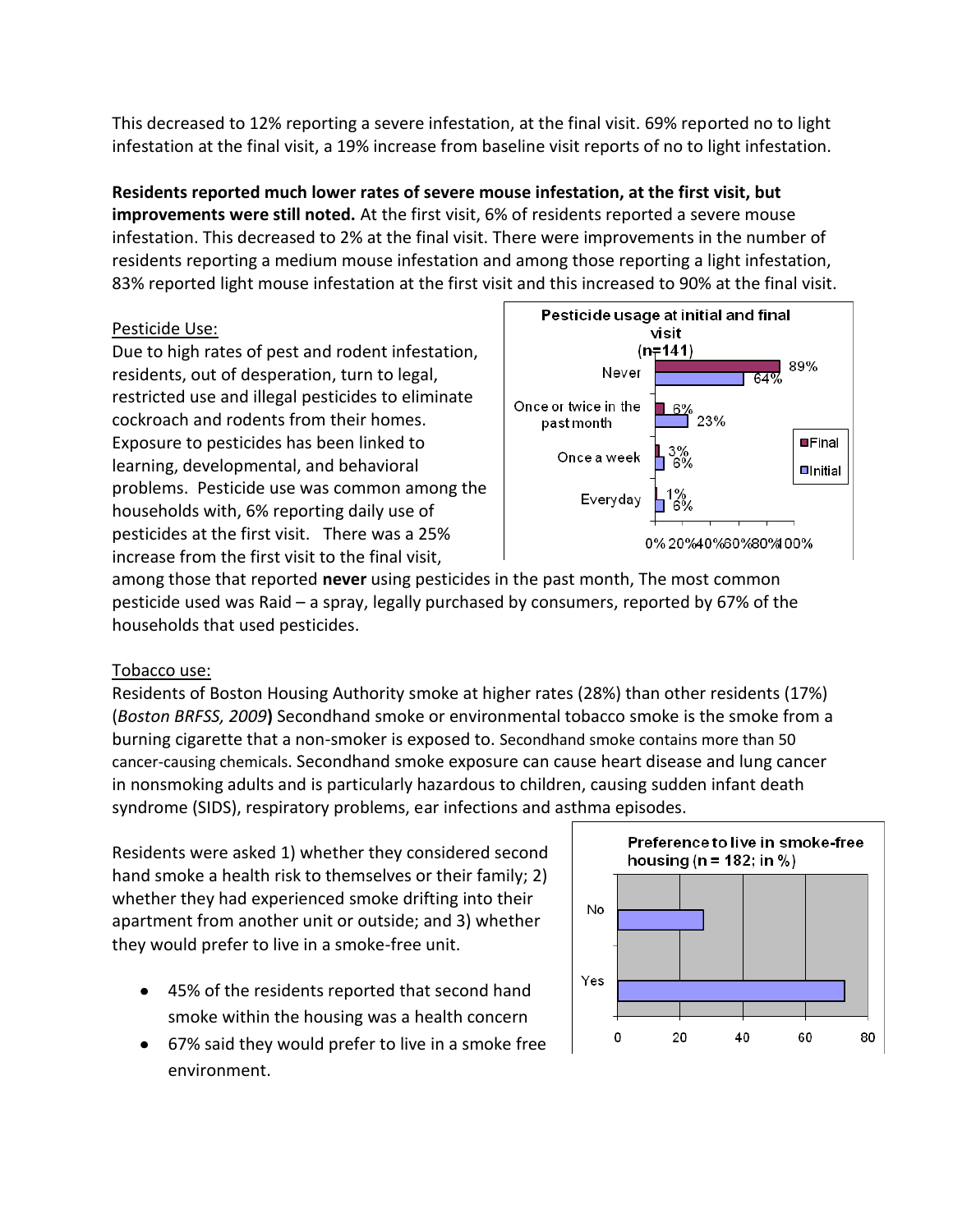The Healthy Pest Free Housing Initiative also aimed to show that implementing an Integrated Pest Management Program was a feasible, positive change for the Housing Authority. The Chart below compares pest work orders before and after the implementation of the IPM program. On average, the pest work orders declined an average of 36%. In some developments, complaints decreased over 60%. The data are also skewed by increased work orders in two developments - Archdale and Orient Heights. At Archdale, the manager mistakenly filed a work order for each unit that received an inspection (note: at the beginning of the contract the pest control professional attempts to inspect every unit regardless of whether there is a known pest problem. At Orient Heights, the contract only ran a few months, reinforcing another lesson learned through the initiative: Contracts of less than one year are often not very effective.



Chart II: Percent change in Average Number of Pest Work Orders from Pre-IPM to IPM

Reduced pest complaints also translated into fewer citations for housing code violations. The chart below illustrates the drop in violation notices. At one development, M. E. McCormack, the complaints spike up in the fourth year, which probably reflects construction work being done in 2009 that was disturbing pest populations.

|                | <b>FY06</b> | <b>FY07</b> | <b>FY08</b> | <b>FY09</b> |
|----------------|-------------|-------------|-------------|-------------|
| Charlestown    | 22          |             |             | 5           |
| M.E. McCormack |             |             |             |             |
| Old Colony     | 13          | 12          |             |             |
| West Broadway  |             |             | 3           | ◠           |